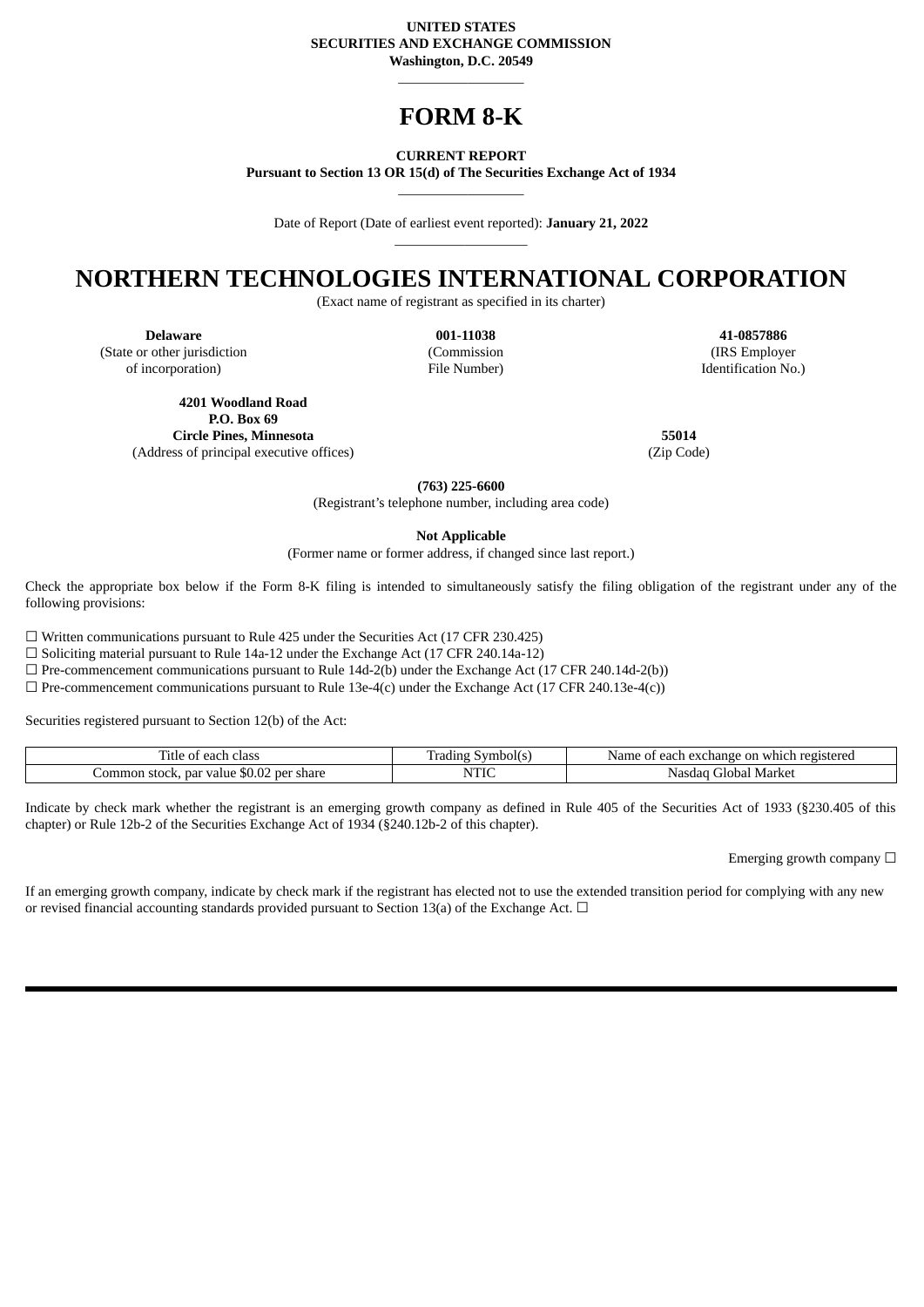#### **Item 5.07. Submission of Matters to a Vote of Security Holders.**

On January 21, 2022, NTIC held an Annual Meeting of Stockholders (the "2022 Annual Meeting"). As of the close of business on November 23, 2021, the record date for the 2022 Annual Meeting, there were 9,203,446 shares of common stock outstanding and entitled to vote at the 2022 Annual Meeting. Each share of common stock was entitled to one vote. Stockholders holding an aggregate of 6,323,626 shares of common stock entitled to vote at the 2022 Annual Meeting, representing 68.70% of the outstanding shares of common stock as of the record date, and which constituted a quorum thereof, were present in person or represented by proxy at the 2022 Annual Meeting.

At the 2022 Annual Meeting, NTIC's stockholders considered three proposals, each of which is set forth below and described in more detail in NTIC's definitive proxy statement for the 2022 Annual Meeting filed with the SEC on December 6, 2021.

The final results of NTIC's stockholder vote at the 2022 Annual Meeting on each proposal brought before NTIC's stockholders were as follows:

**Proposal No. 1 -** The seven director nominees proposed by the Board were elected to serve as members of the Board until the next annual meeting of stockholders and until their respective successors have been duly elected and qualified by the following final voting results:

|                             | <b>Votes For</b> | <b>Votes Withheld</b> | <b>Broker Non-Votes</b> |
|-----------------------------|------------------|-----------------------|-------------------------|
| Nancy E. Calderon           | 4,676,892        | 4,448                 | 1,642,286               |
| Sarah E. Kemp               | 4,676,492        | 4,848                 | 1,642,286               |
| Sunggyu Lee, Ph.D.          | 4,676,492        | 4,848                 | 1,642,286               |
| G. Patrick Lynch            | 4,679,242        | 2,098                 | 1,642,286               |
| Ramani Narayan, Ph.D.       | 4,676,942        | 4,398                 | 1,642,286               |
| Richard J. Nigon            | 4,679,242        | 2,098                 | 1,642,286               |
| Konstantin von Falkenhausen | 4,675,661        | 5,679                 | 1,642,286               |

**Proposal No. 2 -** The compensation of NTIC's named executive officers, as disclosed in NTIC's proxy statement, was approved, on an advisory basis, by the following final voting results:

| Votes For | Votes<br>Against | Abstained<br>Votes | Broker Non-Votes |
|-----------|------------------|--------------------|------------------|
| 4.619.085 | 26,975           | 35,280             | 1.642.286        |

**Proposal No. 3 -** The ratification of the selection of Baker Tilly US, LLP as NTIC's independent registered public accounting firm for the fiscal year ending August 31, 2022 was approved by the following final voting results:

| Votes For | Votes<br>. Againe' | Vote<br><b>000</b> | Non-<br>- Votes<br>roker |
|-----------|--------------------|--------------------|--------------------------|
| oΖ        | 308                |                    |                          |

**Description** 

## **Item 9.01. Financial Statements and Exhibits.**

(d) *Exhibits*.

104 The Cover Page from this Current Report on Form 8-K, Formatted as Inline XBRL.